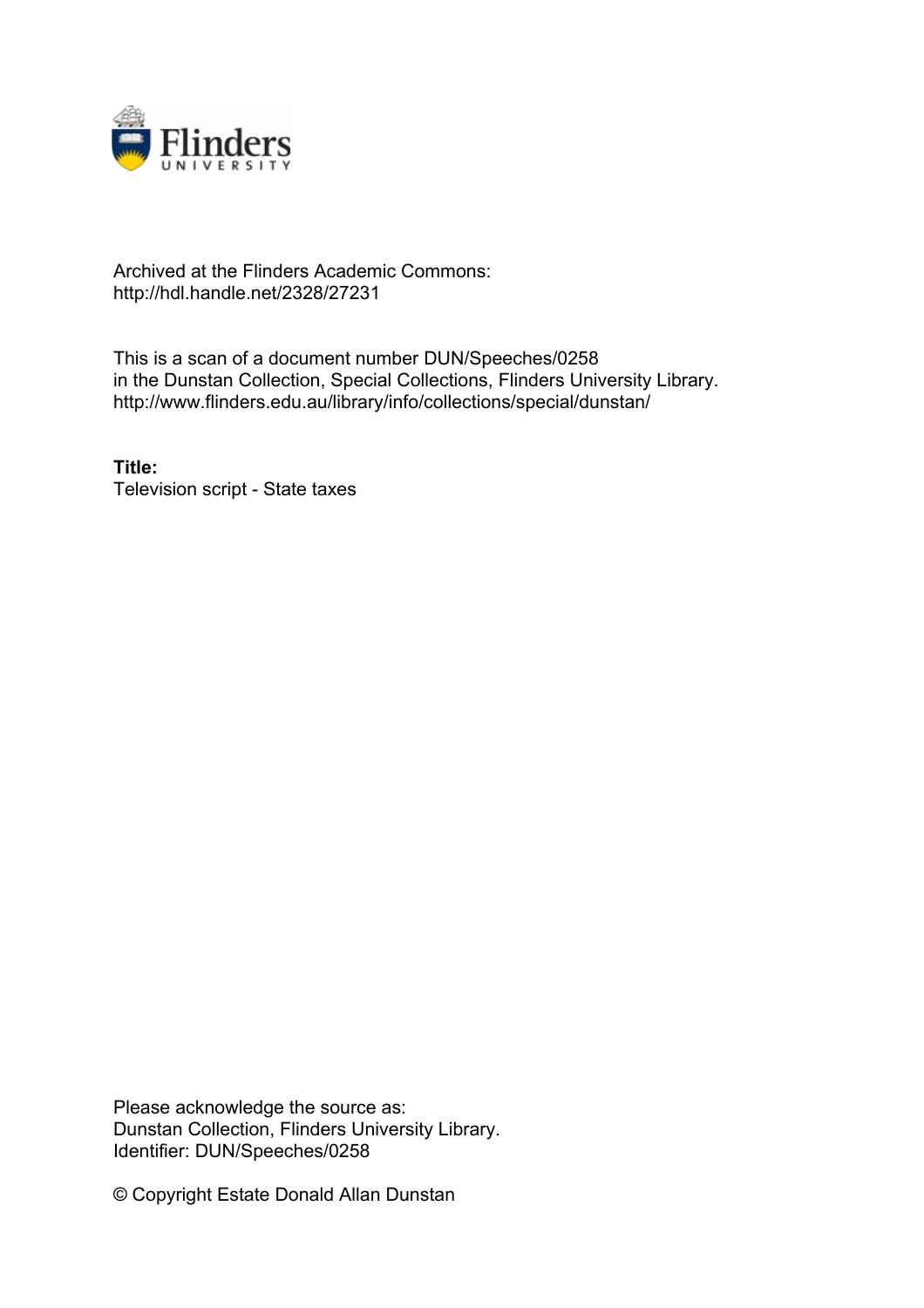#### **PREMIER'S DEPARTMENT, ADELAIDE.**   $\ddot{\cdot}$

 $\Phi_{\alpha}$ 

**TELEPHONE 28 2400** 

**V**  $\mathbf{A}$  **. A**  $\mathbf{O}$  ,  $\mathbf{O}$  ,  $\mathbf{O}$  ,  $\mathbf{O}$  ,  $\mathbf{O}$  ,  $\mathbf{O}$  ,  $\mathbf{O}$  ,  $\mathbf{O}$  ,  $\mathbf{O}$  ,  $\mathbf{O}$  ,  $\mathbf{O}$  ,  $\mathbf{O}$  ,  $\mathbf{O}$  ,  $\mathbf{O}$  ,  $\mathbf{O}$  ,  $\mathbf{O}$  ,  $\mathbf{O}$  ,  $\mathbf{O}$  ,  $\mathbf{$ 

## **TELEVISION SCRIPT.**

| Station:<br>A.D.S.7                   | Duration: | 5 MINS. | Title:  | STATE TAXES |
|---------------------------------------|-----------|---------|---------|-------------|
| $-20.9.67$<br>Date:                   | Type:     |         | Key No: | 20/9        |
| Audio                                 |           |         | Video   |             |
| All States of Australia have          |           |         |         |             |
| in the last few years been facing     |           |         |         |             |
| increasing financial problems.        |           |         |         |             |
| This has been because the Common-     |           |         |         |             |
| wealth Government has both refused    |           |         |         |             |
| to give back to the States a          |           |         |         |             |
| proportionate increase in the State's |           |         |         |             |
| share of income tax equal to the      |           |         |         |             |
| increase taken by the Commonwealth,   |           |         |         |             |
| and because the Commonwealth has      |           |         |         |             |
| forced the States to accept a         |           |         |         |             |
| greater and greater payment of        |           |         |         |             |
| interest for capital works each       |           |         |         |             |
| year so that a bigger slice of the    |           |         |         |             |
| State Budget simply goes to interest  |           |         |         |             |
| payments instead of anything new,     |           |         |         |             |
| and a smaller slice of the Common-    |           |         |         |             |
| wealth Budget goes to interest        |           |         |         |             |
| payments.                             |           |         |         |             |
| What does this mean in cold.          |           |         |         |             |
| hard terms?                           |           |         |         |             |
|                                       |           |         |         |             |
| Every time there is an increase       |           |         |         |             |
| in wages, the State has to find most  |           |         |         |             |
| of that money, but the State's        |           |         |         |             |
| services do not, for the most part,   |           |         |         |             |

**run at a profit - they run at cost.**  Dunstan Collection, Special Collections, Flinders University Library.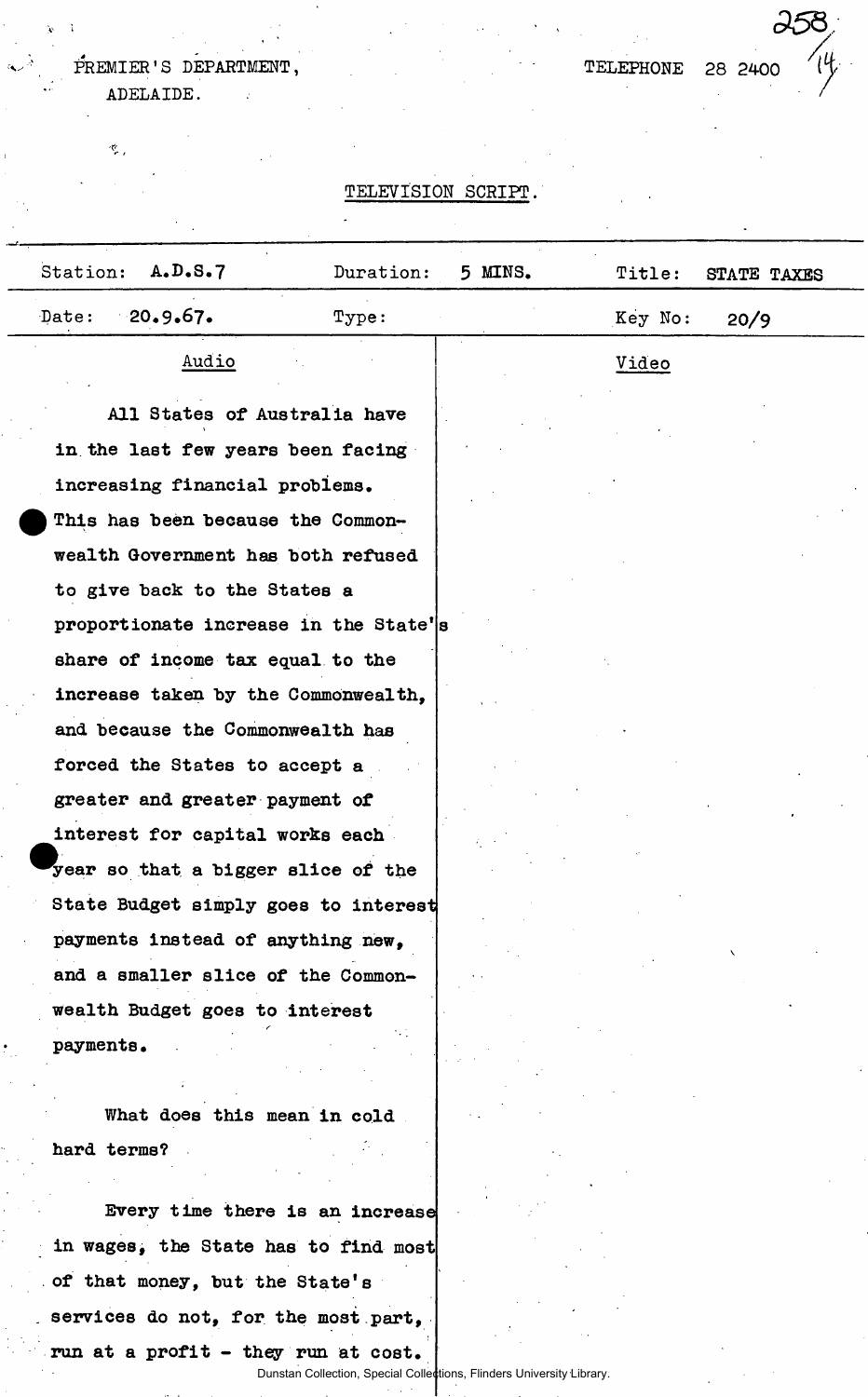# **V <sup>4</sup> PREMIER'S ' DEPARTMENT,**

**ADELAIDE.** 

# **TELEVISION SCRIPT.**

| Station:                              | Duration:                     | Title:       |
|---------------------------------------|-------------------------------|--------------|
| Date:                                 | Type:                         | Key No:      |
| Audio                                 |                               | <u>Video</u> |
| Therefore, either the charges for     |                               |              |
| the services have to go up or we      |                               |              |
| have to get the money out of some     |                               |              |
| pther form of taxation.               |                               |              |
| But each time that wages are          |                               |              |
| increased, the Commonwealth, it is    |                               |              |
| true, has to pay out wages for its    |                               |              |
| own workers, but it gets in, in       |                               |              |
| income tax, from the increase, much   |                               |              |
| more than it pays out to its own      |                               |              |
| workers or to the States.             |                               |              |
|                                       |                               |              |
|                                       | We simply don't get the money |              |
| back from the Commonweal th to pay    |                               |              |
| for increases in the wages of our     |                               |              |
| workers.                              |                               |              |
| Now, every State has had to           |                               |              |
| face increasing difficulties because  |                               |              |
| of this.                              | Let me read to you some       |              |
| words spoken only last week by a      |                               |              |
| very prominent Liberal in Australia:- |                               |              |
| "The greatest problem                 |                               |              |
| faced by Government springs from      |                               |              |
| the crushing way in which the         |                               |              |
| Commonwealth Government has chosen    |                               |              |
|                                       |                               |              |

# **Page 2.**

**TELEPHONE 28 2400**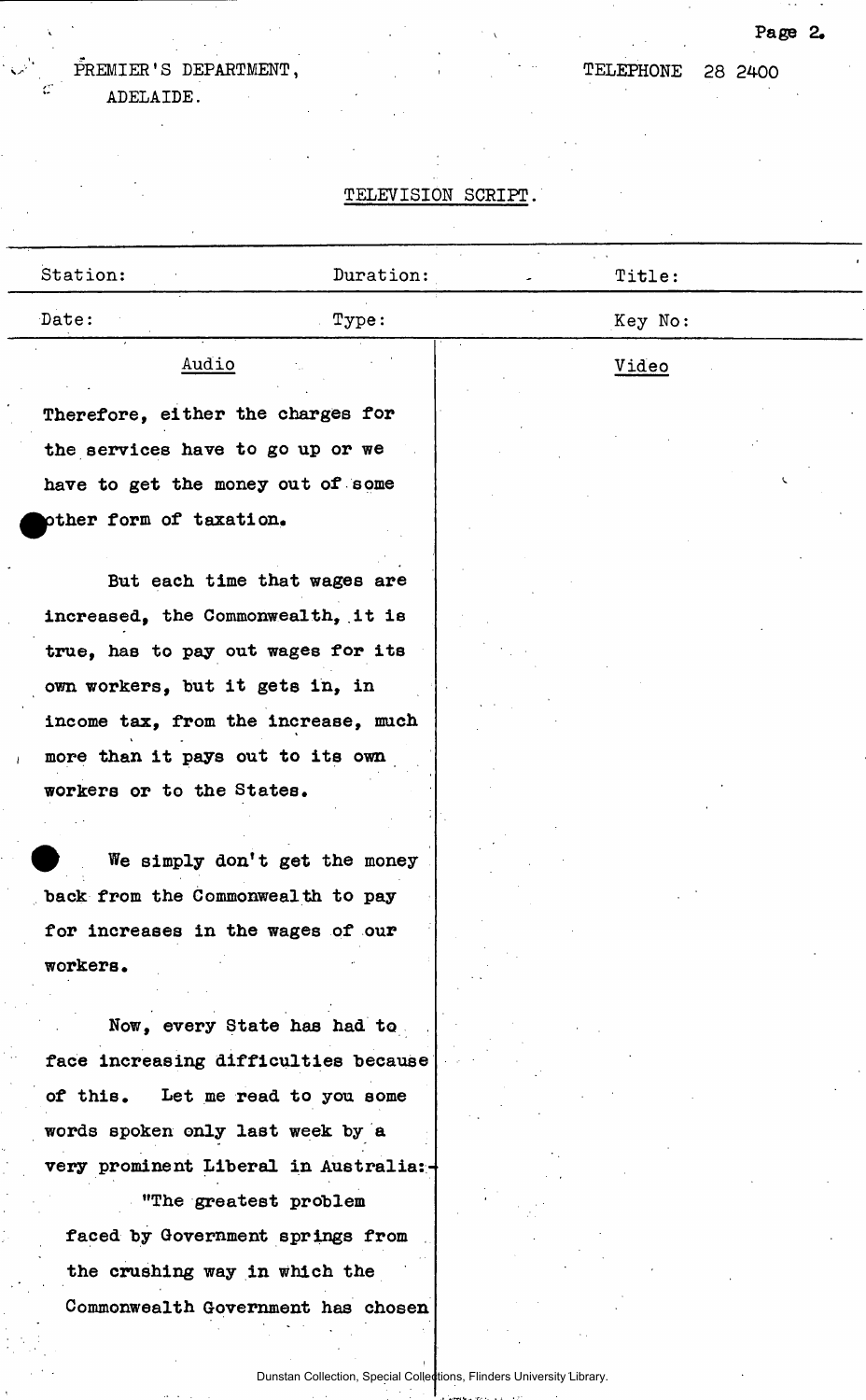# \ **Page 3.**

**PREMIER'S DEPARTMENT, <sup>C</sup> ADELAIDE.** 

**'**

# **TELEPHONE 28 2400**

# **TELEVISION SCRIPT.**

| Station:                      | Duration:                               | Title:  |  |
|-------------------------------|-----------------------------------------|---------|--|
| Date:                         | Type:                                   | Key No: |  |
|                               | Audio                                   | Video   |  |
|                               | to use its dominant financial powers    |         |  |
|                               | under the Constitution. I am greatly    |         |  |
|                               | heartened by the fact that more and     |         |  |
|                               | more people, particularly men in        |         |  |
|                               | business and industry, have come to     |         |  |
|                               | realize that the States have very       |         |  |
|                               | real and acute financial difficulties.  |         |  |
|                               | Ever since we have been in government   |         |  |
|                               | I have spoken of these problems, and    |         |  |
|                               | have warned of the inevitable conse-    |         |  |
| quences of allowing things to |                                         |         |  |
|                               | continue as they are. Wherever I go     |         |  |
|                               | today I find that there is a widespread |         |  |
|                               | cognition of the financial problems     |         |  |
|                               | of the States and a realization of      |         |  |
| the need for change.          | That is to                              |         |  |
|                               | say, wherever I go except in Canberra.  |         |  |
|                               | There I and my colleagues, the          |         |  |
|                               | Premiers of the other States, still     |         |  |
|                               | find an ostrich-like attitude which     |         |  |
| seeks to deny the problem."   |                                         |         |  |
|                               | Those are the words of Sir              |         |  |
|                               | Henry Bolte when delivering his Budget  |         |  |
| Speech in Victoria last week. |                                         |         |  |
|                               |                                         |         |  |
|                               |                                         |         |  |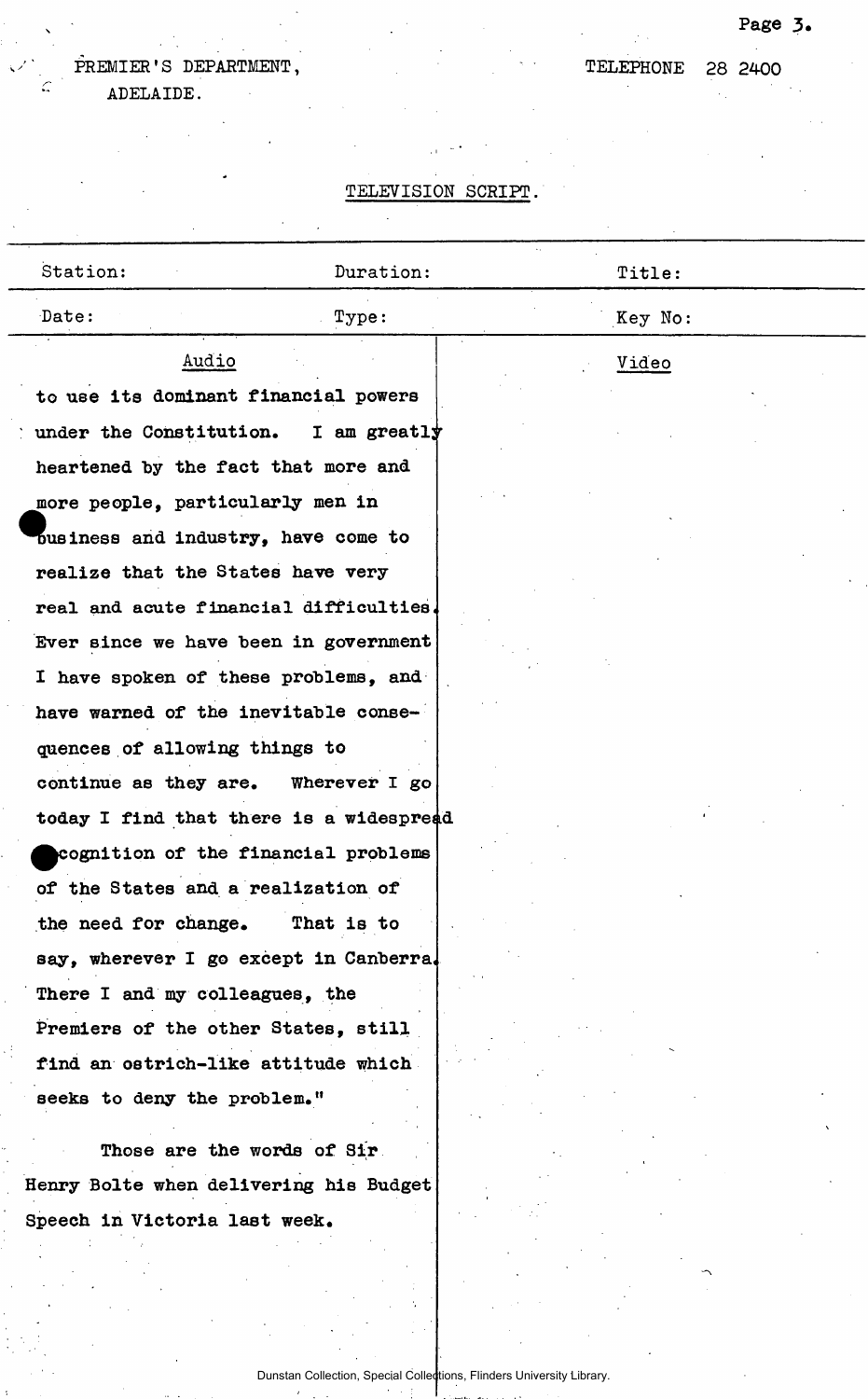## Page 4.

**28 2400** 

**TELEPHONE** 

**s** *f* **' PREMIER'S DEPARTMENT,** 

**ADELAIDE.** 

## **TELEVISION SCRIPT,**

| Station:                                                                    | Duration:                         | Title:       |
|-----------------------------------------------------------------------------|-----------------------------------|--------------|
| Date:                                                                       | Type:                             | Key No:      |
| Audio                                                                       |                                   | <u>Video</u> |
| Now, under these circumstances,                                             |                                   |              |
| taxes and charges in all States have<br>had to increase simply in order for |                                   |              |
| to continue running the services,                                           |                                   |              |
| but the significant fact is that in                                         |                                   |              |
| South Australia they have increased                                         |                                   |              |
| less than in any other State except                                         |                                   |              |
| Queensland.                                                                 |                                   |              |
| Let me show you the figures for                                             |                                   |              |
| actual taxes paid per head in the                                           |                                   |              |
| various States in 1964-65 (the last                                         |                                   |              |
| year of the Playford Government) and                                        |                                   |              |
| in 1965-66 (the first full year of                                          |                                   |              |
| our Government), since which time                                           |                                   |              |
| there has not been any significant                                          |                                   |              |
| increase in South Australia.                                                |                                   |              |
|                                                                             |                                   |              |
| Australia has the lowest rate of                                            | You will see from this that South |              |
| taxation and State charges per head                                         |                                   |              |
|                                                                             |                                   |              |
| of any State except Tasmania, the other<br>Labor Government State.          | All the                           |              |
| Liberal Government States in Australia                                      |                                   |              |
| tax more heavily than we do.                                                |                                   |              |
|                                                                             |                                   |              |

**The percentage increase per head is an even more revealing figure.** 

 $\gamma_{\rm g}$ 

Dunstan Collection, Special Collections, Flinders University Library. Comba en 20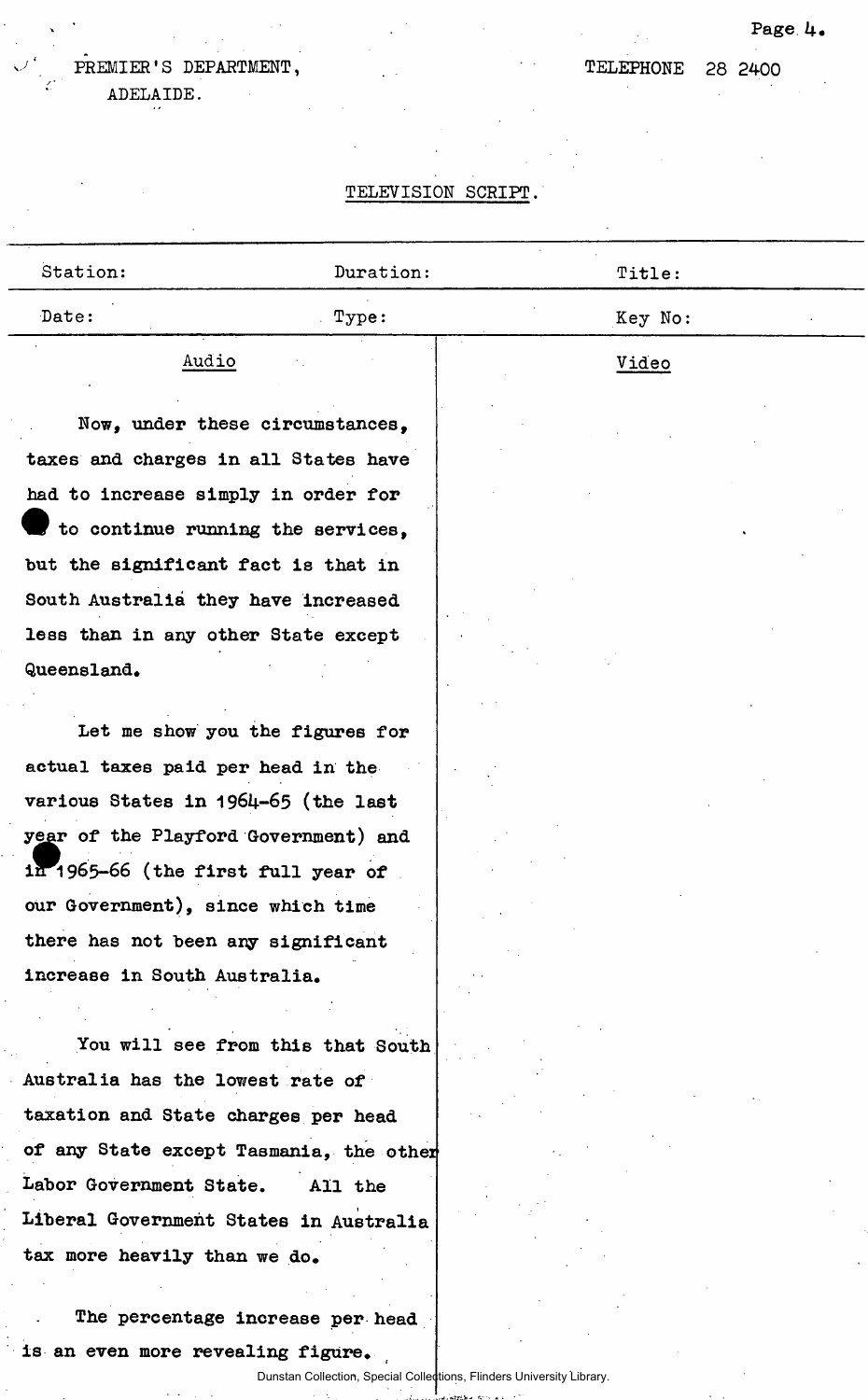## **s** *f* **' PREMIER'S DEPARTMENT, ADELAIDE.**

**TELEPHONE** 

## **Page 5**

#### **28 2400**

#### **TELEVISION SCRIPT,**

| Station:                            | Duration:                             | Title:  |  |
|-------------------------------------|---------------------------------------|---------|--|
| Date:                               | Type:                                 | Key No: |  |
| Audio                               |                                       | Video   |  |
| Look at this Table :                | That,                                 |         |  |
| of course, was the situation        |                                       |         |  |
| before Sir Henry Bolte's Budget     |                                       |         |  |
| last Wednesday, but Sir Henry Bolte |                                       |         |  |
|                                     | has now gone beyond his 9.4% increase |         |  |
| to an increase which, in a full     |                                       |         |  |
| year, will give him a vast amount   |                                       |         |  |
| of extra money in a charge on every |                                       |         |  |
| single item anyone purchases in     |                                       |         |  |
| Victoria, and an impost on every    |                                       |         |  |
| single wage and salary packet,      |                                       |         |  |
| paid by the employee.               |                                       |         |  |
|                                     |                                       |         |  |
| Now, we in South Australia          |                                       |         |  |
| have not done that.                 | We have                               |         |  |
| said we believe that the economy    |                                       |         |  |
| needs a stimulus, and it is proper  |                                       |         |  |
| to run a very small deficit at the  |                                       |         |  |
|                                     | moment and to keep taxes and charges  |         |  |
| stable.                             |                                       |         |  |
|                                     | The surprising thing then is          |         |  |
| why we are refusing to put the      |                                       |         |  |

**imposts on business and wage and salary earners already imposed in Western Australia and now in Victoria our opponents in this State demand. And here is their** 

Dunstan Collection, Special Collections, Flinders University Library.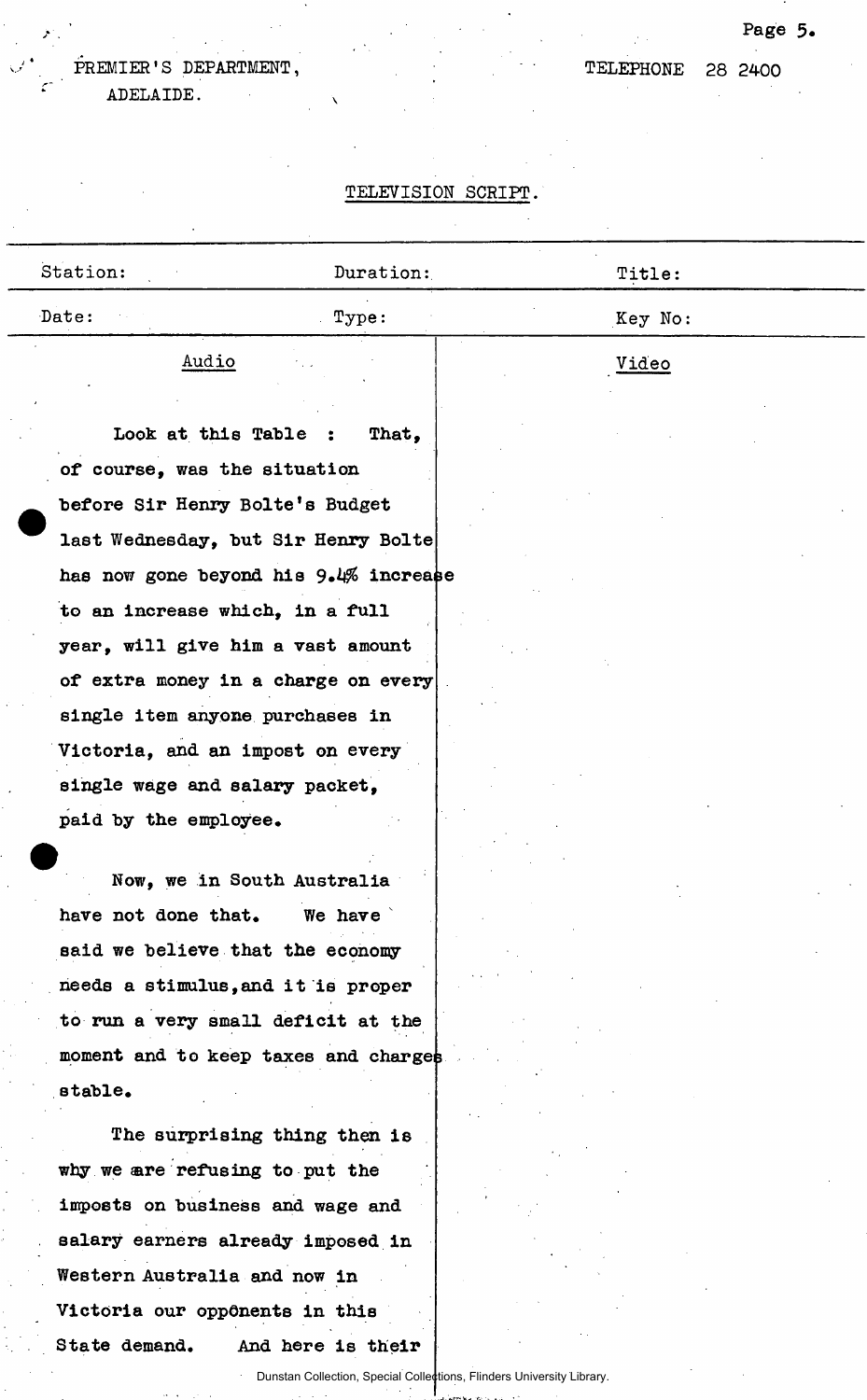## **s** *f* **' PREMIER'S DEPARTMENT, ADELAIDE.**

**TELEPHONE** 

# **Page 6.**

## **28 2400 '**

# **TELEVISION SCRIPT,**

|       | Station:                       | Duration:                        | Title:  |  |  |
|-------|--------------------------------|----------------------------------|---------|--|--|
| Date: |                                | Type:                            | Key No: |  |  |
|       | $\sim$<br>$\cdot$<br>Audio     |                                  | Video   |  |  |
|       | last pamphlet issued.          | We are                           |         |  |  |
|       | paying too much in taxation in |                                  |         |  |  |
|       |                                | South Australia, we should raise |         |  |  |
|       | less :                         | At the same time, they           |         |  |  |

**on a whole series of items.** 

**say that we should spend much more** 

**They have attacked us for not**  spending more on Education services **They say we should have given more in subsidies, although we spent much more than they did; that we should have voted much more to ^University education. We should have provided more for Mental Hospitals although our <sup>M</sup>ental Hospital institutions have the best record in Australia.** 

**We should spend more money on fisheries and fishing havens, on harbour installations. We should have spent more monies for water supply, sewerage, country court houses, aborigines.** 

**Look, take almost anything you like in the Budget. You**  name it, they say we should spend more.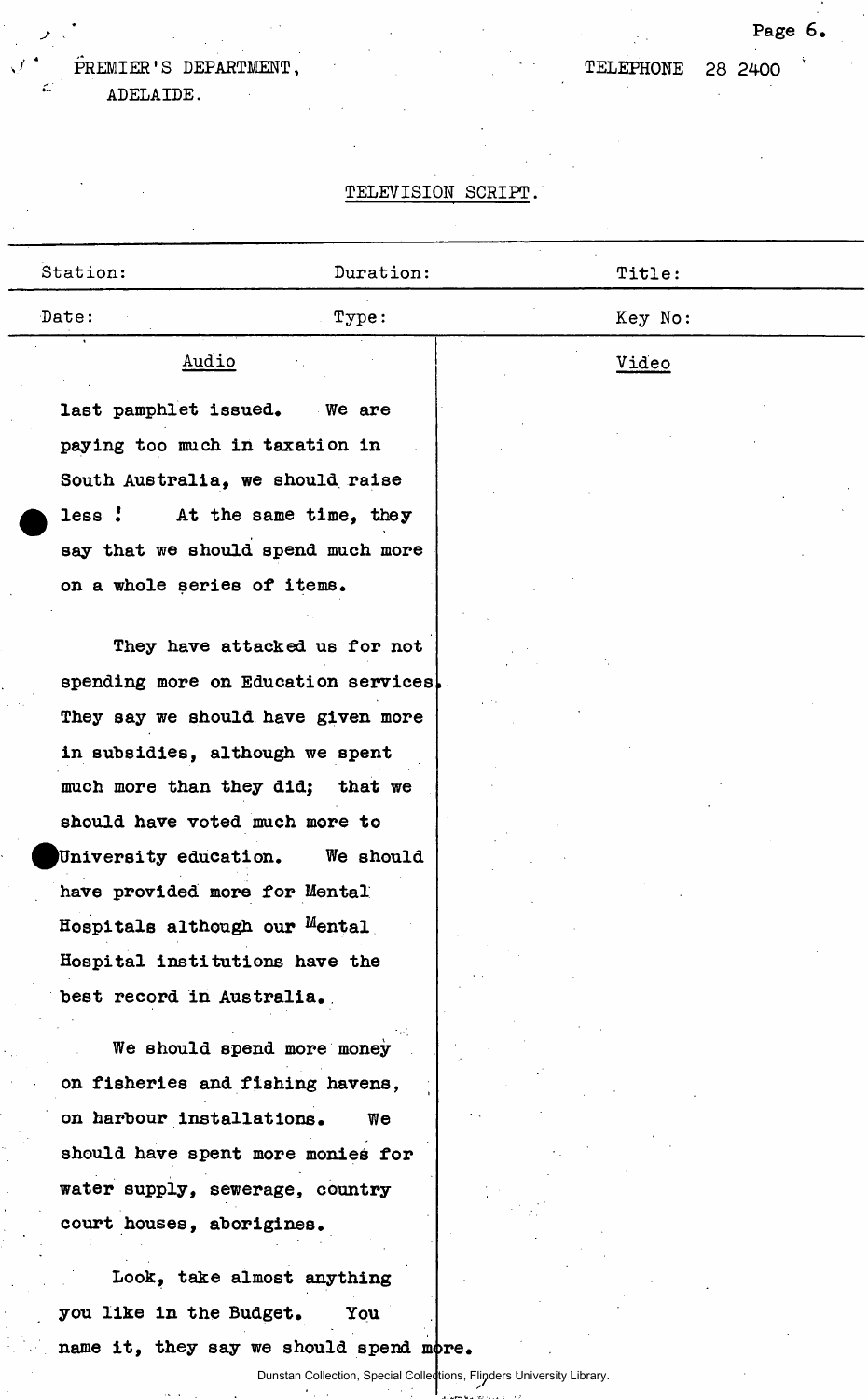# **<sup>4</sup> PREMIER'S ' DEPARTMENT,**

**ADELAIDE.** 

 $\cdot$ 

## **TELEVISION SCRIPT.**

| Station:                           | Duration:                            | Title:  |
|------------------------------------|--------------------------------------|---------|
| Date:                              | Type:                                | Key No: |
| Audio                              |                                      | Video   |
|                                    | Now, it would be very nice to        |         |
| do these things. There are a lot   |                                      |         |
| of very desirable things we should |                                      |         |
| spend money on, but you have to be |                                      |         |
| responsible about this.            |                                      |         |
|                                    |                                      |         |
|                                    |                                      |         |
|                                    | What I ask you to ask yourselves     |         |
|                                    | I have been asking myself for a long |         |
| time :                             | How can they say raise               |         |
| less money, spend more money, and  |                                      |         |
|                                    | balance the Budget. Who is being     |         |
| responsible in this?               |                                      |         |
|                                    |                                      |         |
|                                    |                                      |         |
|                                    | GOOD NIGHT.                          |         |
|                                    |                                      |         |
|                                    |                                      |         |
|                                    |                                      |         |
|                                    |                                      |         |
|                                    |                                      |         |
|                                    |                                      |         |
|                                    |                                      |         |
|                                    |                                      |         |
|                                    |                                      |         |
|                                    |                                      |         |
|                                    |                                      |         |
|                                    |                                      |         |
|                                    |                                      |         |

Dunstan Collection, Special Collections, Flinders University Library.

**Page 7.** 

**TELEPHONE 28 2400**